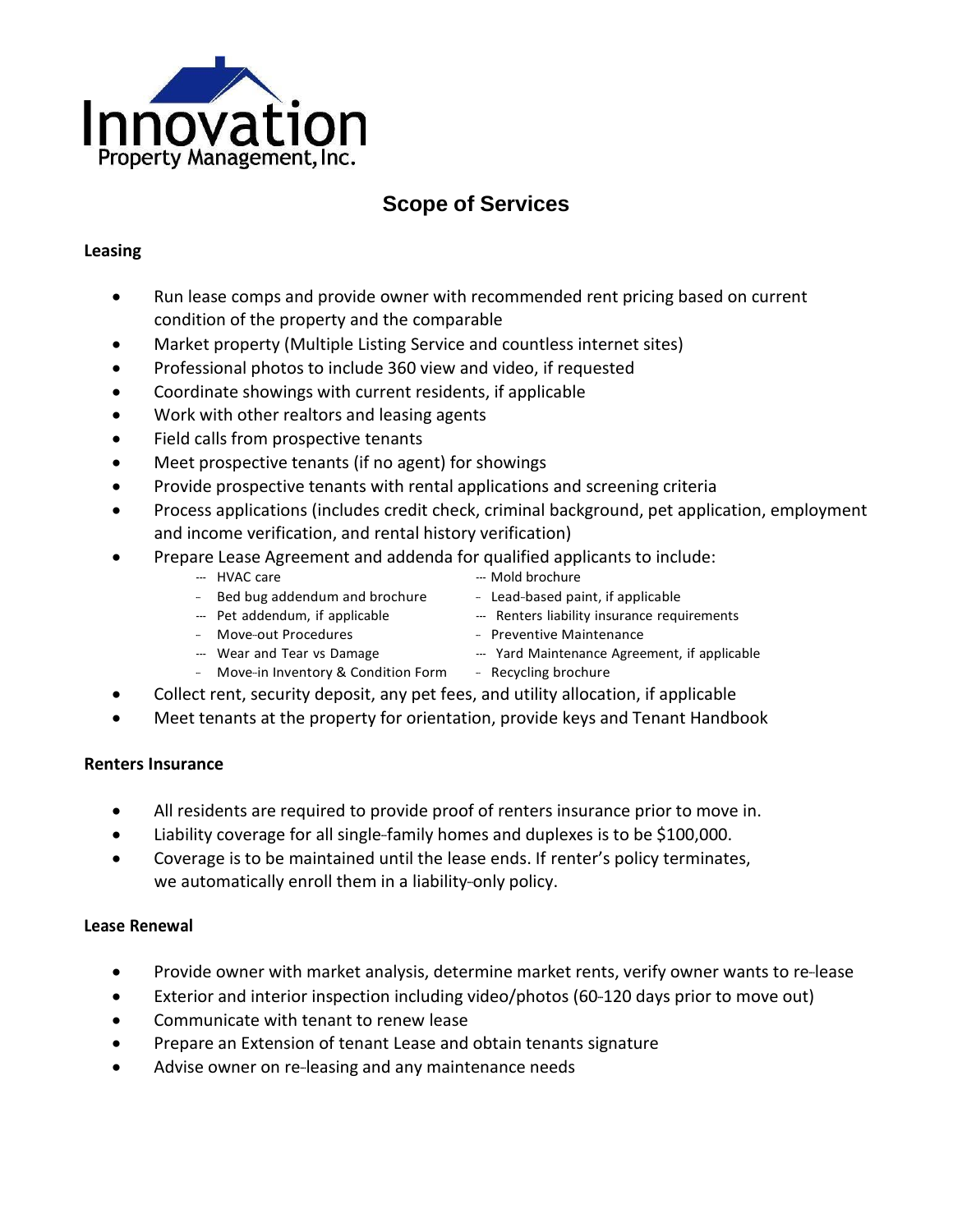#### **Tenant Move-out**

- Set up a combo lock box and make arrangements to get a key from tenant
- Discuss and coordinate showing instructions/process with tenant
- Re-send Move-out Procedure form (a benefit to all parties as it aims to minimize charge-backs to tenants for cleaning/repairs, and we receive the property closer to rent-ready condition)

## **Maintenance Calls**

- Call/email/text tenant to troubleshoot issue before assigning vendor (owner contacted for approval if repair estimate is over \$250)
- Create Work Order (if tenant hasn't) to assign vendor and include tenant's contact information for vendor to coordinate a date and time that is convenient for the tenant

#### **Site Visits**

- Exterior photos of violations, i.e., overgrown lawn, non-working vehicles, large items left at curb
- Interior photos for verification- such as an unauthorized pet, smoking in the unit, etc.
- Post notices such as a 3-Day Notice for non-payment of rent, or upcoming Inspection

#### **Periodic Property Review**

• Interior and exterior inspection report with photos

#### **Move Out**

- Exterior and interior final inspection with photos for the security deposit disposition
- Recommendations for rent-ready items, if necessary

#### **Standard Rent Ready**

- Oversee all work from start to finish
- Coordinate access to the property for vendor bids
- Provide video progress (remodels only) and list of necessary repairs and maintenance
- Provide list of suggested upgrades
- Assist with paint color choices and shopping for products
- Approve all vendor work before payment

#### **Home Owner Association (HOA)**

- Communicate directly with tenant if any HOA violation notices
- Send Lease violation notice to tenant if HOA violation is repeated